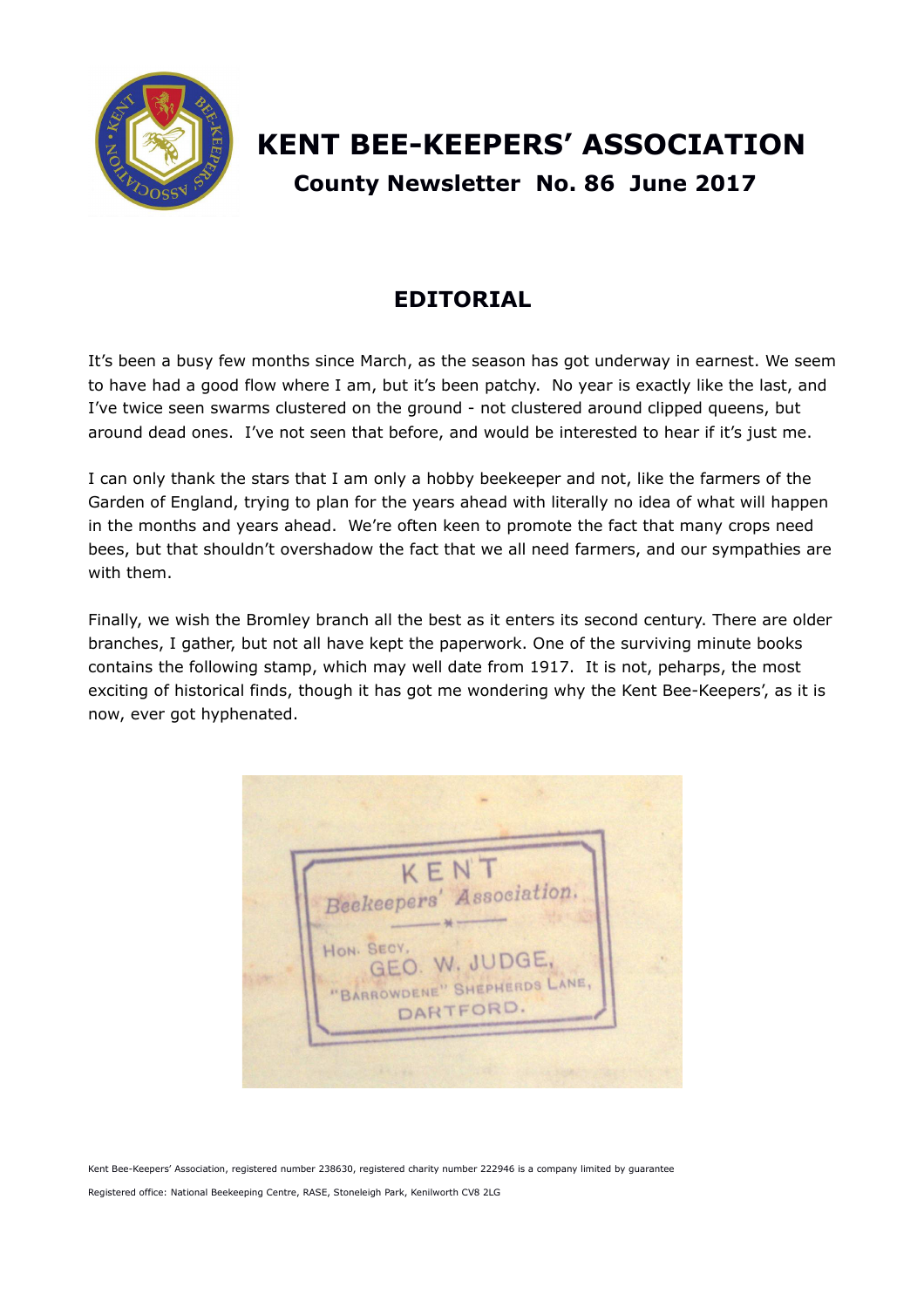## **BROMLEY CENTENARY**

The Bromley Branch held a soiree at the Kent House Road Allotments, where they run the Peter Springall Apiary, on May 23<sup>rd</sup> 2017. The event was to celebrate the centenary of the inaugural meeting at which the Bromley District Branch of the Western Division of the Kent Beekeepers' Association was unanimously brought into being.



In attendance were (*from left to right above*): Jennifer Spon-Smith – Chair of the Bromley Branch of the Kent Bee-keepers' Association John Hendrie - President of the British Beekeepers Association Leslie Fancote - President of the Kent Bee-Keepers' Association David Bragg – Chair of the Kent Bee-Keepers' Association

Speeches were brief, and thanked the helpful volunteers, past and current, who have kept the branch running for a hundred years. A toast was proposed in celebration. A commemorative cake, baked for the occasion by Lesley Palmer of the Pink Cake Shop in West Wickham, was cut by the assembled dignitaries and partly eaten, by them and others, the remnants surviving for at least another meeting.

## **NATIONAL BEE UNIT NEWS**

The National Bee Unit has now made a video to complement its factsheet on making Asian Hornet traps. We've not yet received any reports of the hornets in Kent, but it doesn't hurt to be prepared:

Video: <https://www.youtube.com/watch?v=CR6MUekAjMo&t=2s> Factsheet: [A simple Asian hornet monitoring trap](https://secure.fera.defra.gov.uk/beebase/downloadNews.cfm?id=157).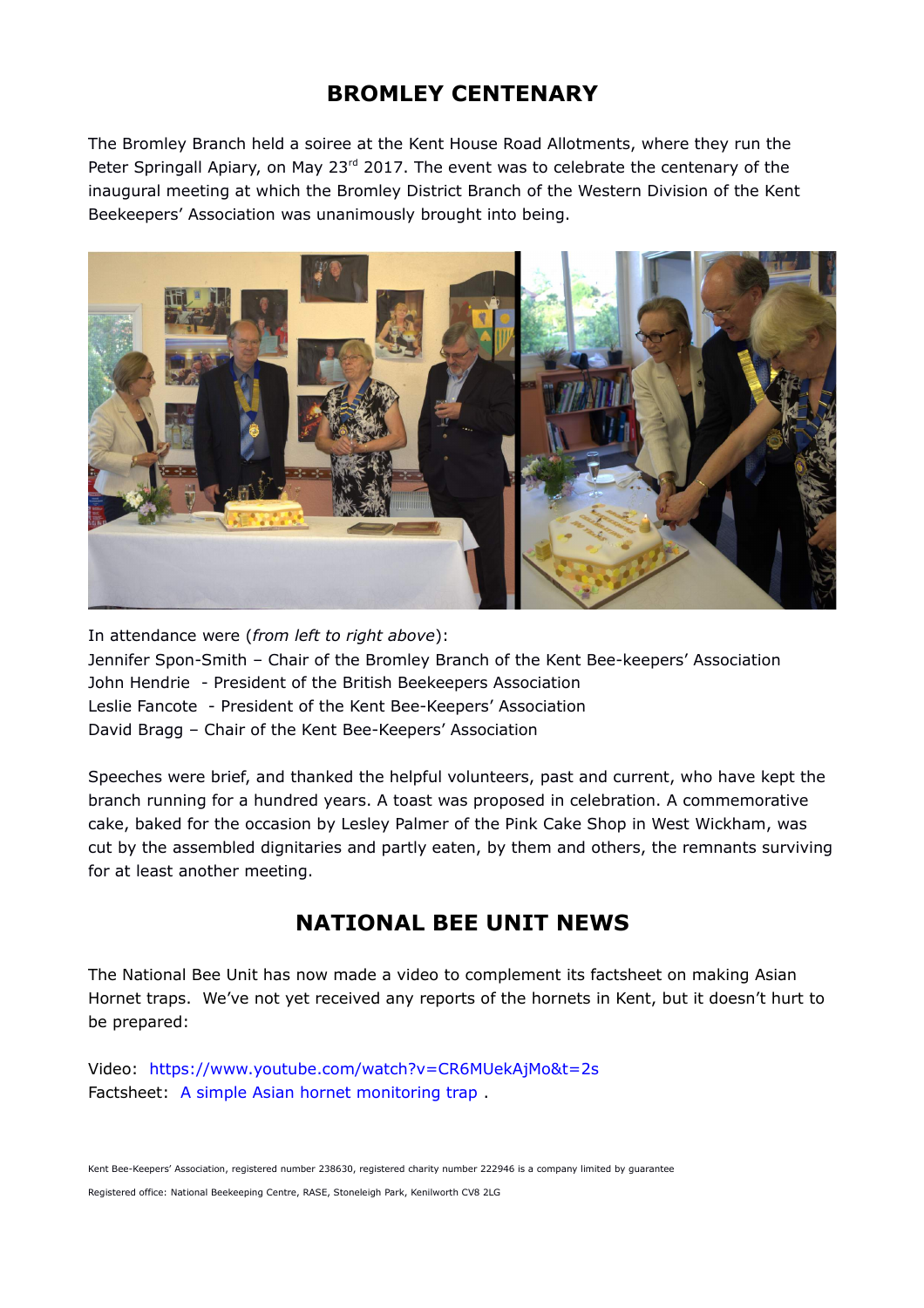### **COUNTY AND OTHER EVENTS**

## **INTERNATIONAL MEETING of YOUNG BEEKEEPEERS**

**6 th to 9th July 2017**

Marlborough College

For details, see<http://www.imyb.co.uk/>

#### **KENT COUNTY SHOW 2017**

#### **Saturday 7-9th July**

Detling Showground - For details, see:<http://kentshowground.co.uk/>

Includes the **Kent Honey Show**, for which stewards are always needed.

If you would like to volunteer, please contact Bob Smith

[bsmith12@ntlworld.com](mailto:bsmith12@ntlworld.com)

### **BROMLEY & ORPINGTON HONEY SHOW**

#### **10am-4.30pm 30th September 2017**

(staging from 9.00-9.45am) Emmanuel Church, The Grove, West Wickham, Kent, BR4 9JS

## **86TH NATIONAL HONEY SHOW SANDOWN PARK**

#### **26th 27th and 28th October 2017**

Portsmouth Road, Esher KT10 9AJ

For details, including lecture programme, workshop bookings and show schedule, see [www.honeyshow.co.uk](http://www.honeyshow.co.uk/)